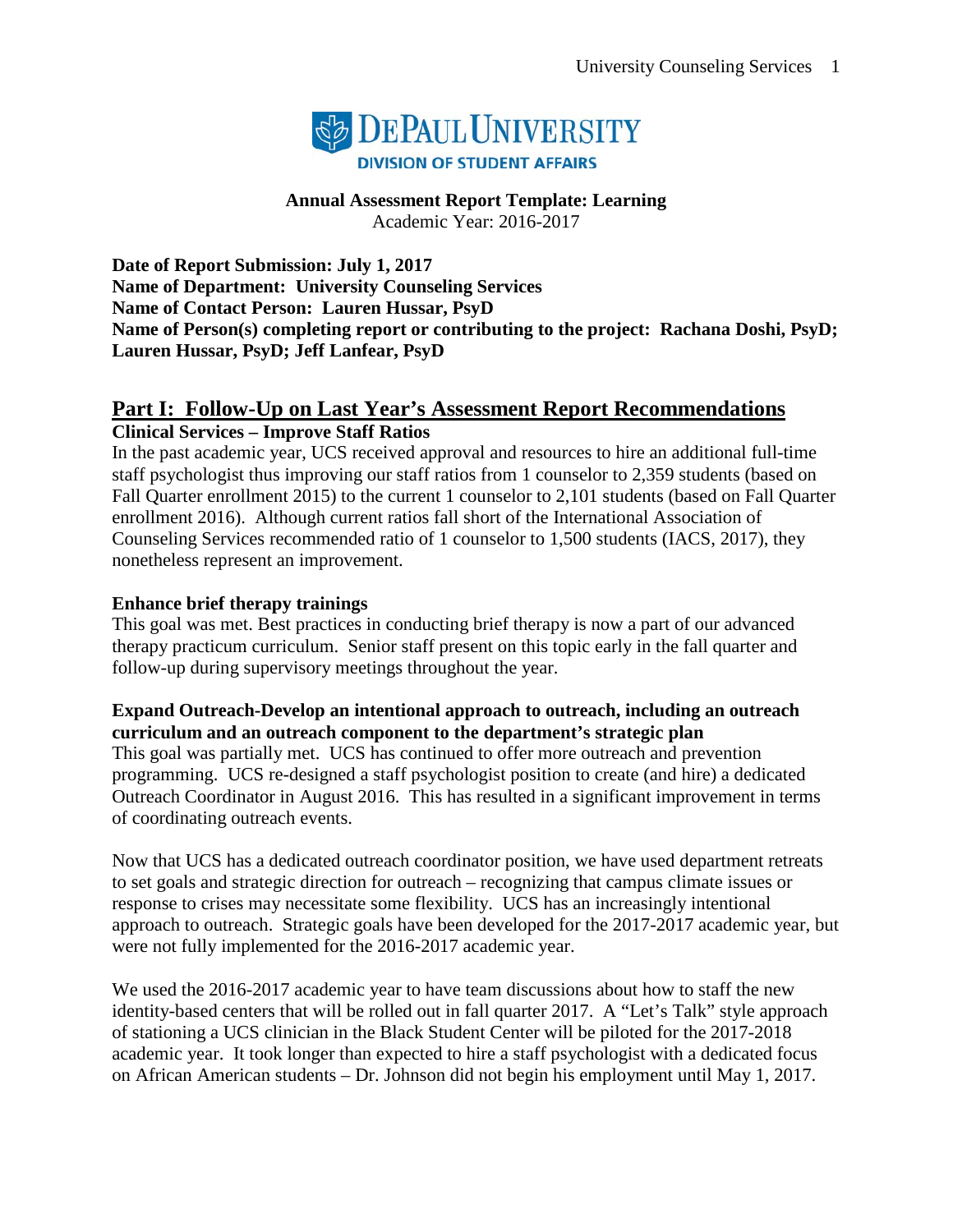The department facilitated a successful National Depression Screening Day in winter quarter and Eating Disorders Awareness Week in spring quarter 2017. The eating disorders outreach was expanded beyond a typical screening to include a focus on developing a positive body image thus providing a learning experience for a wider range of students.

Several outreach presentations were made over the last academic year with the goal of supporting students during the contentious presidential election, especially students from marginalized populations. UCS developed and implemented intentional programming as well as on-site hours in both OMSS and the Center for Identity, Inclusion & Social Change.

### **Group Counseling**

UCS continues to develop our group program. This year we ran several process groups on both campuses. In addition, a new Sexual Assault Survivor's Group was piloted as a partnership with Health Promotion & Wellness. The group received positive press in the *DePaulia*, thus helping improve campus awareness of sexual assault and interpersonal violence issues and campus resources.

The partnership with the Office of International Students and Scholars continued with a more informal drop-in group to help meet the psychosocial needs of international students and more readily connect these students to UCS when indicated.

We did not fully meet the recommendation of increasing percentage of students referred at initial consultation by 10% during the 2016-2017. However, we altered referral protocols and have added another group for the 2017-2018 academic year.

As recommended last year, the department increased training with the Counseling Center Assessment of Psychological Symptoms (CCAPS) – our clinical outcome tool with the goal of checking in with clients, updating treatment goals and maximizing group referrals. The majority of UCS clinicians have been adherent with the 6 session check-in/review of CCAPS.

### **Develop a clear 'scope of service statement for the UCS website**

This goal was only partially met. UCS has made some substantive website revisions, but we have deferred the goal of creating a clear scope of service statement.

### **Have quarterly meetings between UCS, HPW and the physicians at Presence/SAGE Medical Group.**

This goal was not fully met. In practice, it has become more important to increase collaboration with the physicians at Advocate Illinois Masonic around emergency care of students. Dr. Harris has been especially helpful in engaging the physicians at Illinois Masonic which has led to improved communication around the care of students who have been psychiatrically hospitalized. Regular communication with SAGE is important and has taken place on a more ad hoc basis.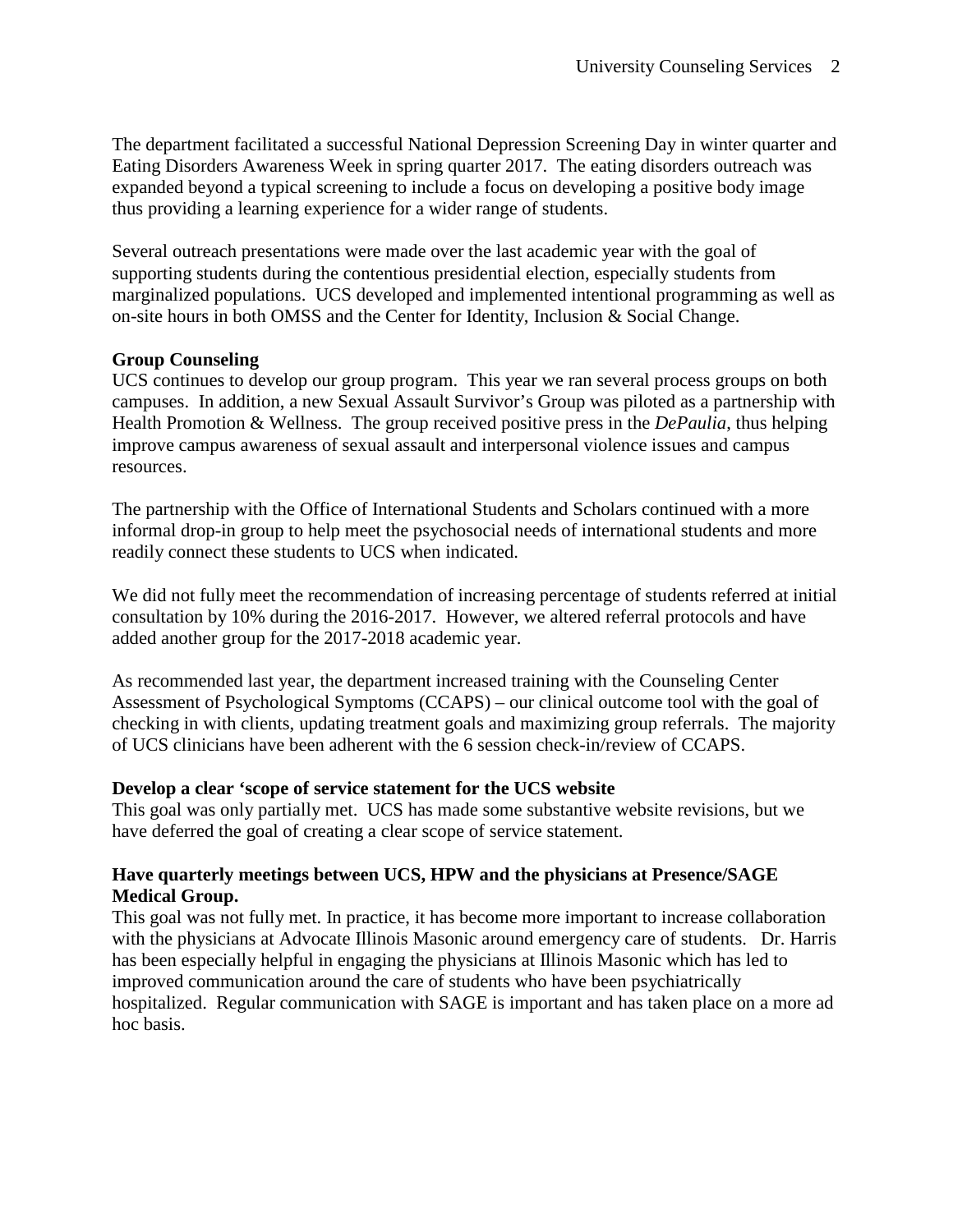### **Pilot the Question, Persuade & Refer (QPR) approach to train RDs and RAs, groups and student leaders and target groups of faculty/staff on suicide prevention over the next three years.**

This goal was not fully met. Suicide prevention training has been conducted with RAs and Health Education Action Team members (from HPW) but more work remains to be done in this area.

# **Part II: Report on This Year's Assessment Project**

# **I. Abstract**

As one of UCS' key service areas, outreach programming is an integral way through which UCS staff connect with the larger campus community and share important information and resources about mental health. However, the established learning outcomes for outreach programming have never been fully assessed. To fill this gap, the current project sought to assess one of the learning outcomes achieved in outreach programming through giving a brief survey to student attendees of select outreach programs between January and May 2017. Results of this survey indicated that although student attendees are learning the intended information, there may be opportunities for growth in terms taking more of a practical, skill-oriented approach during outreach programming. Additionally, the current project revealed administrative opportunities for UCS within its outreach area, including consistently using a post-outreach evaluation, clarifying learning objectives, and establishing a standardized record keeping system for outreach programming.

### **II. Assessment Question**

Do students who participate in UCS outreach programming demonstrate knowledge of self-care strategies related to self-management, decision-making, or problem solving?

#### **III. Introduction & Context Project Overview**

Outreach presentations and workshops are one of the five key areas through which University Counseling Services provides mental health support and consultation for DePaul University students, staff, and faculty. For many students, their first interaction with UCS is at an outreach program, and for some, it is the only contact they will have with UCS during their time at DePaul. The content and format of outreach presentations can vary widely and depend on the unique needs of the party requesting the outreach. The current project assessed one learning outcome across four student-focused outreach events. Three of these were outreach events for specific student groups, and one was a student training.

### **Learning Outcomes Assessed**

Within University Counseling Services, under the Key Service Area of Outreach, this project aimed to assess the following program-level learning outcome: *Students who participate in counseling or programming through UCS will learn one or more strategies related to self-management, decision making, or problem solving, in order to reduce stress.* This learning outcome maps on to the following departmental-level learning outcome: *Students who participate in counseling or programming through University*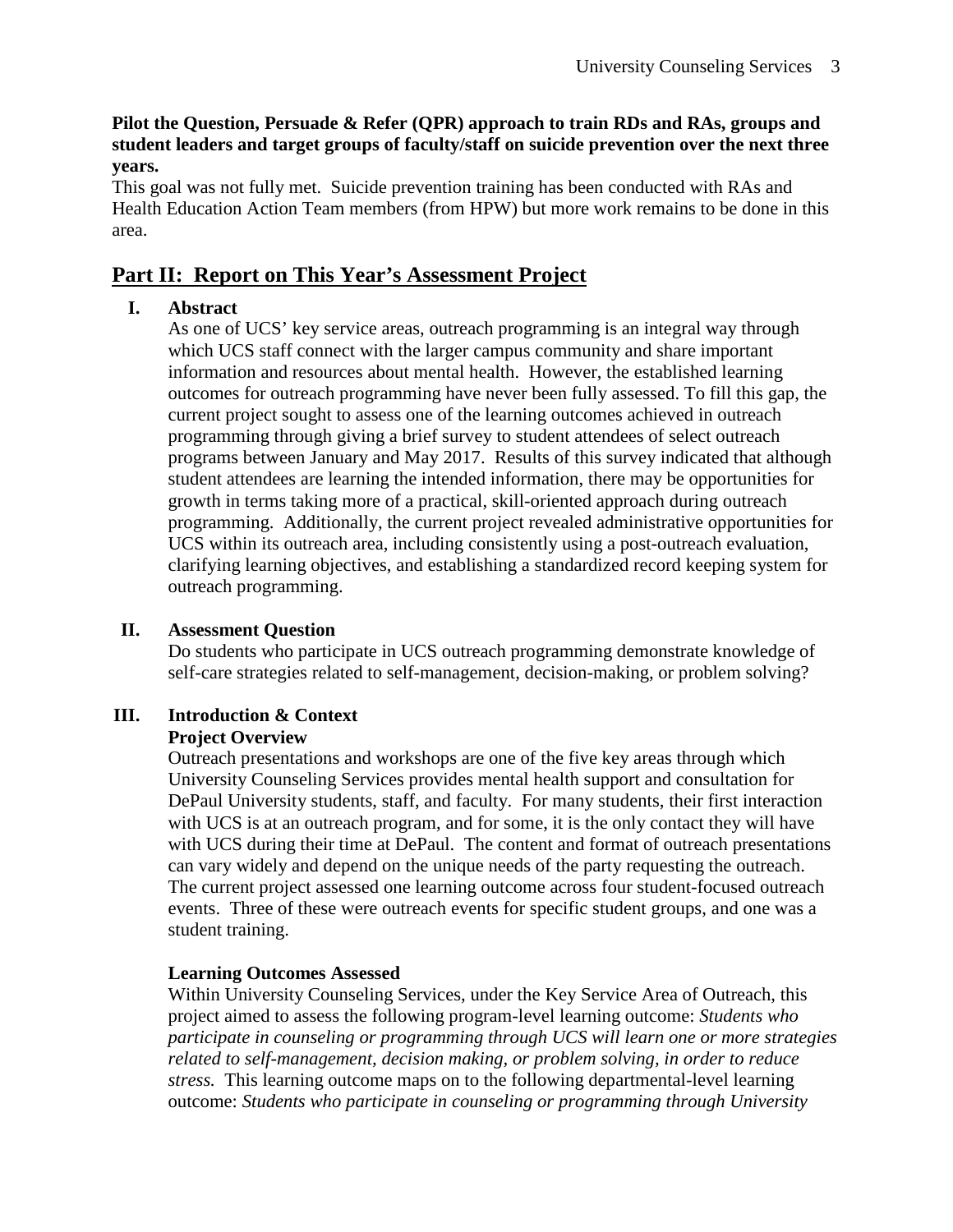*Counseling Services will develop skills for coping, self-care, and responsible decisionmaking*. In turn, this links to the Intellectual Skills and Practical Competence learning objective at the divisional level: *Students who participate in Student Affairs programs and activities will acquire and use intellectual and practical skills that will enable them to live productive and healthy lives during and after DePaul.* 

### **Context for This Year's Report**

College counseling centers, including UCS, tend to rely on a more individual approach to supporting university students; however, standards established by the International Association of Counseling Services "dictate that quality counseling center services go beyond intervention in a clinical setting to include a focus on outreach" (Parcover, Mays, and McCarthy, 2015, p. 198). Emphasizing outreach programming, which naturally incorporates prevention and education, is essential as college counseling centers tend to see a smaller percentage of students who are in need of clinical intervention – while, simultaneously, the percentage of students struggling with serious mental illness on college campuses has increased significantly (Mier, Boone, and Shropshire, 2008). Given the unique potential that outreach programming has to reach high numbers of students, to promote and emphasize positive mental health, and to decrease the stigma associated with help-seeking, it is important to ensure that UCS is making the most of its outreach opportunities and that its programs/workshops are conveying the intended message (Parcover et. al., 2015).

As one of UCS' Key Service Areas, outreach programming is an integral manner through which UCS works toward its goal of assisting DePaul students in removing barriers to academic and personal success by addressing emotional, psychological and interpersonal concerns so that they are able to maximize their potential to benefit from the academic environment and college experience. The assessment of learning outcomes in outreach presentations/workshops supports this departmental goal, as outreach is one of the primary avenues through which UCS provides DePaul students with important information about mental health and related topics. Assessing and verifying that UCS outreach presentations and workshops actually lead to the intended learning outcomes will ensure that UCS is achieving its stated goal of helping students address their emotional, psychological, and interpersonal concerns so that they can thrive during their time at DePaul.

Further, this assessment project supports Objective 1A of Goal 1 of the University's strategic goals: *Focus the entire university community on student learning and success.* UCS often focuses more on symptom reduction and improvement in emotional, academic, and interpersonal functioning at the individual level. However, this project will shift our focus more to population-based student learning, which is directly in line with Objective 1A.

#### **IV. Data Collection & Methodology Population and Sample**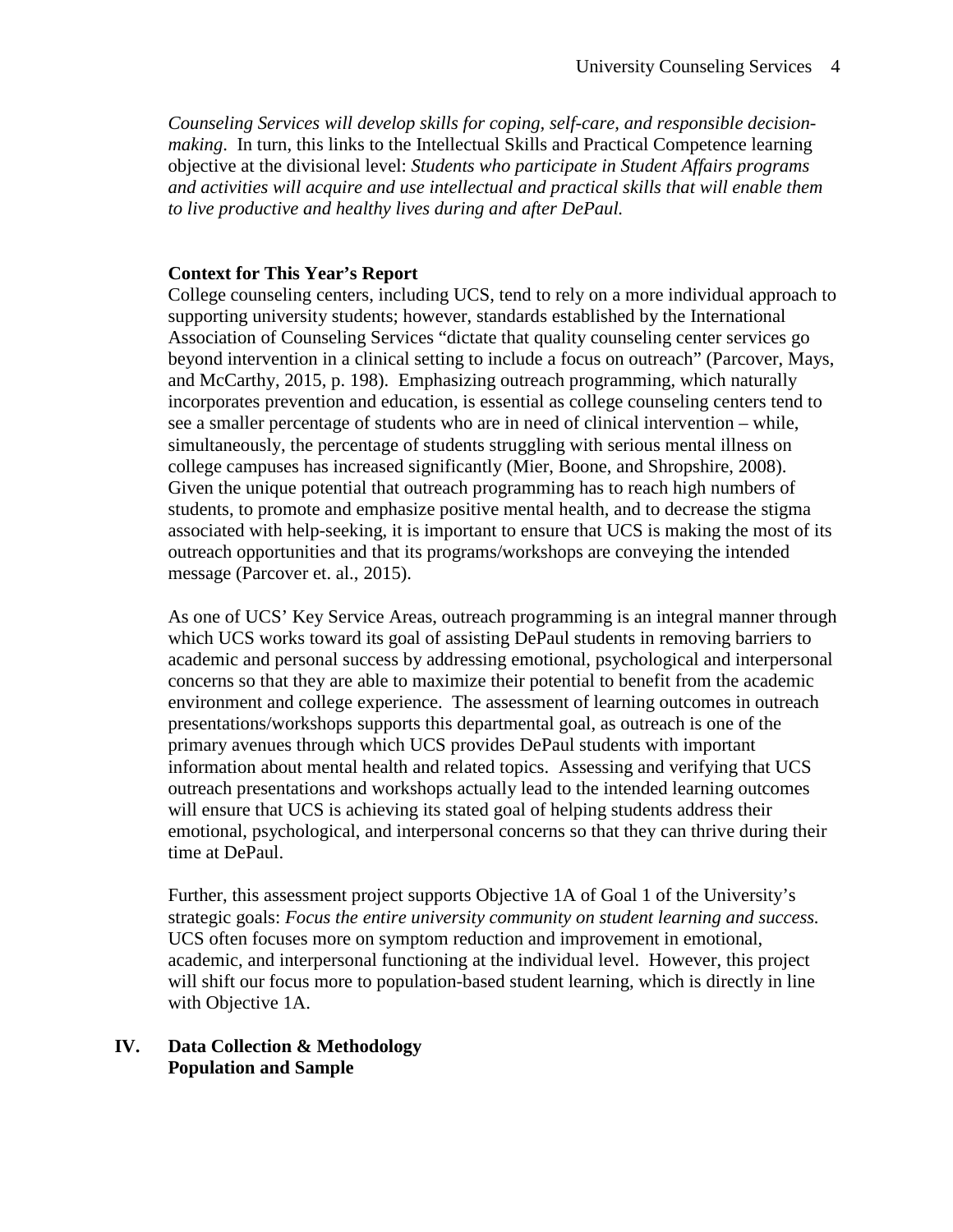The current study aimed to assess the level of learning achieved by DePaul University students who attended an outreach presentation or workshop facilitated by University Counseling Services staff between January and May 2017. This assessment project focused specifically on outreach presentations facilitated for DePaul students, rather than staff and faculty, as students are the primary population served by UCS. Overall, 857 students attended 34 outreach programs between January and May, 2017.

From this overall population, the current study utilized a sample of 37 students  $(n=37)$ who attended 4 outreach presentations between January and May 2017. This specific sample was selected because these were students who were in attendance at outreach presentations and workshops that were either student trainings, student group presentations, classroom visits, or orientations. Other outreach formats, such as tabling events or support groups, were not included in the sample as they do not involve a significant didactic component through which students could reasonably be expected to retain and learn new information. Of the four outreach programs assessed, three were presentations to student groups and one was a training.

### **Data Collection**

A brief, three-question survey was used to collect data for this project. UCS' assessment facilitator (this writer) created the survey for this specific project. The survey consisted of three questions – a multiple-answer learning quiz, a Likert scale rating, and a brief subjective narrative. For the learning quiz, students were asked to select the two best answers from a total of six options, two of which were "correct" answers. The "correct" responses listed in the first question varied depending on the specific content of the outreach presentation. Student participants were given the survey immediately following the outreach presentation, and were asked to complete and return it to the outreach facilitator at that time.Although the current assessment project is specifically focused on student learning outcomes, student self-perception of learning and their opinions regarding the primary focus of the outreach presentation were also assessed to gain a more comprehensive understanding of the student's experience during UCS-facilitated outreach programming. (See Appendix A for survey).

### **Data Analysis**

A combination of descriptive statistics and thematic coding were used to analyze the survey data. On the learning quiz, "acceptable performance" was defined as the student participant selecting at least one of the two correct answers out of the total list of six. A Pearson correlation analyzing the relationship between the first two survey questions was also calculated, with the assistance of D. Scott Tharp, MSW, Assessment Coordinator in the Division of Student Affairs. Lastly, the narrative response in the third survey question was analyzed using thematic coding.

### **Participant Consent**

Participation in this assessment project was voluntary, and the act of completing and returning the survey to the outreach facilitator indicated that the student gave consent to participate in the project. Explicit consent was not obtained because student responses were anonymous, no sensitive or identifying information was obtained, and the survey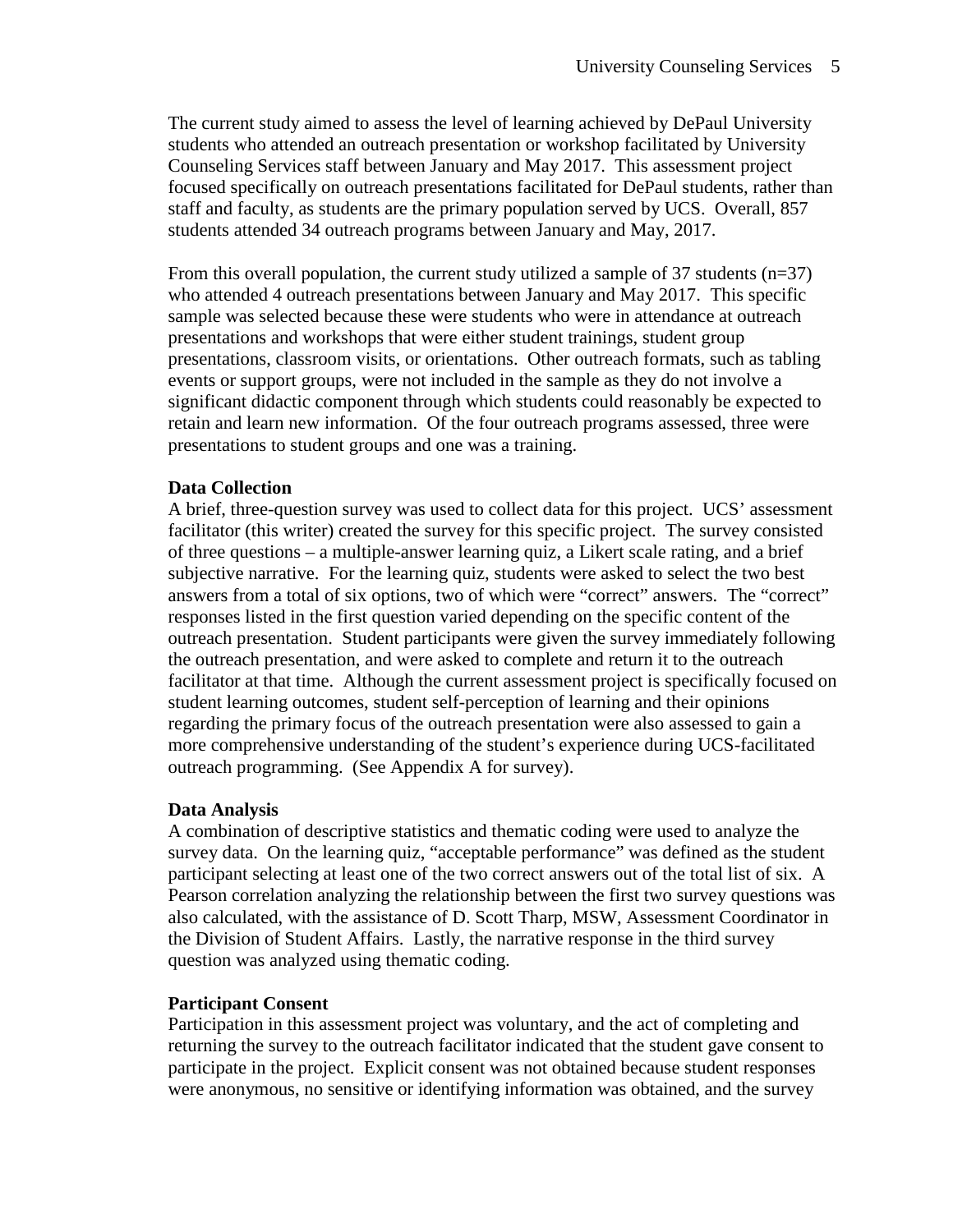was brief. All survey forms were kept in a secure folder in the assessment coordinator's office.

### **V. Data & Findings**

### **Response Rate and Demographics**

37 students participated in the assessment project, as indicated by the number of completed surveys that were returned to the outreach facilitator. Two students in attendance at one of the outreach presentations did not complete and return the survey, yielding a 95% response rate overall.

All participants were currently enrolled undergraduate or graduate students at DePaul University. Specific demographic information beyond that was not obtained, though some can be inferred through noting the student groups or organizations that hosted the outreach presentation or workshop. This project assessed two outreach presentations given to students affiliated with the Office of Multicultural Student Success, one to students connected to the Adult, Veteran, and Commuter Student Office, and one to students in the Arnold L Mitchem Fellows Program. The Office of Multicultural Student Success primarily serves students of color, low-income students, and first-generation college students, similar to the Arnold L Mitchem Fellows Program, which works with undergraduate students with sophomore standing who come from backgrounds that are traditionally underrepresented in higher education. The Adult, Veteran, and Commuter Student Office primarily serves the population of students indicated in its name. Thus, one can assume that the student participants consisted of both traditionally and nontraditionally aged students, and students from various underrepresented backgrounds (low income, students of color, first generation, etc.).

### **Key Findings**

Of the 37 participants, 36 demonstrated acceptable performance, meaning they selected at least one of two correct coping skills out of the six listed on the first survey question. In percentage terms, this indicates that 97% of the student participants demonstrated acceptable learning following their respective outreach presentation. 34 out of the 37 participants (92%) exceeded the acceptable performance standard, and selected both of the correct coping strategies out of the list of six. One participant left the first question on the survey blank, and was counted as an incomplete. (See Appendix B for learning quiz data).

A Pearson Correlation was calculated to determine the relationship between student responses on the first and second survey questions. While a positive correlation between students' self-reported level of learning after the workshop (question 2) and the number of correct responses on their learning quiz (question 1) was found, the correlation was not statistically significant,  $r_{(37)} = .08$ ,  $p = .67$ . (See Appendix C for Pearson correlation).

Thematic coding of the narrative responses of the third survey question revealed four major response categories. Student participants reported that they perceived the primary focus of their outreach presentation to be: coping strategies or ways to manage stress,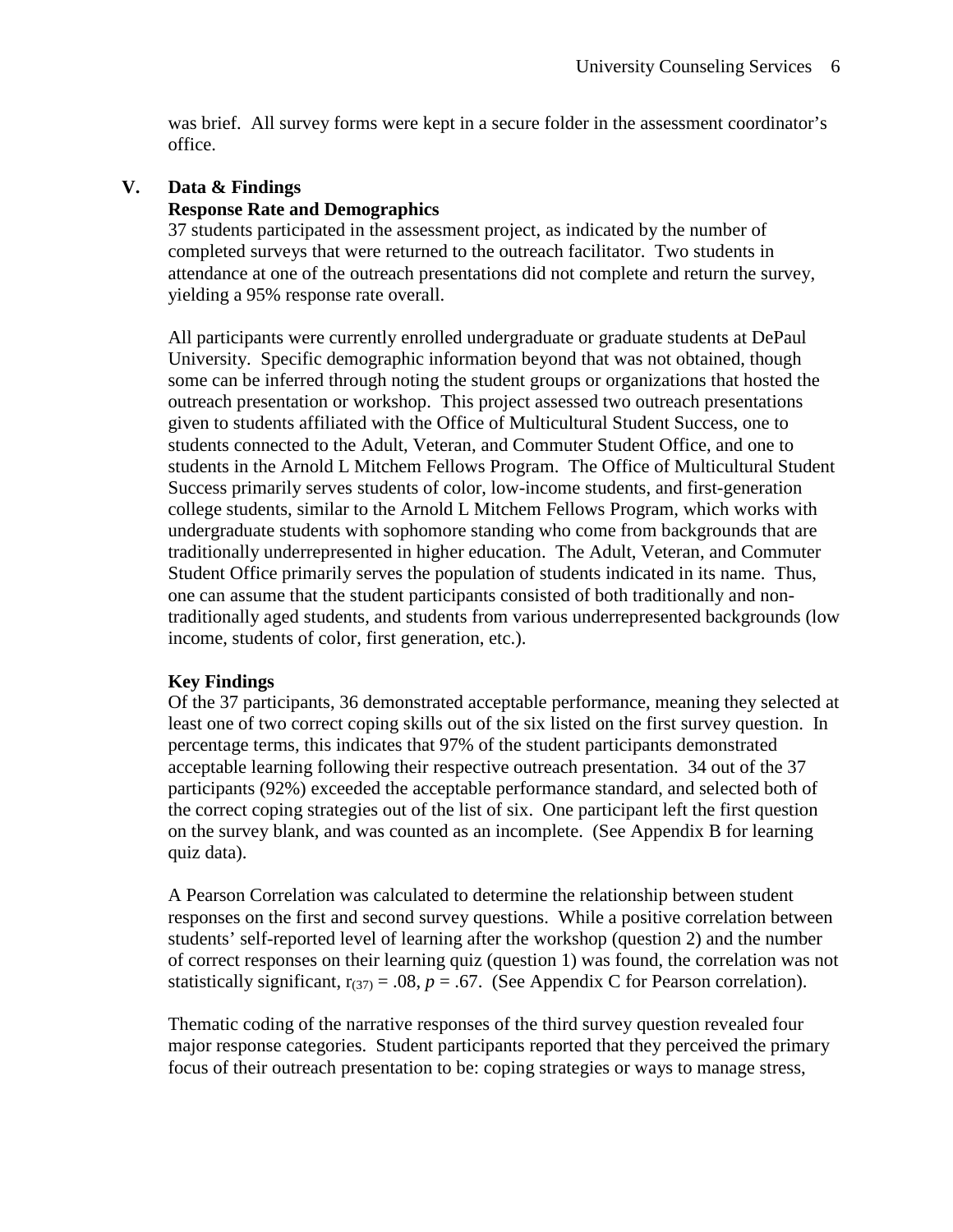| <b>Program Level</b><br><b>Learning Outcome</b> | <b>Department Level</b><br><b>Learning Outcome</b> | Number of<br><b>Students</b><br><b>Assessed</b> | <b>Number of Students</b><br>with Acceptable or<br><b>Better Performance</b> |
|-------------------------------------------------|----------------------------------------------------|-------------------------------------------------|------------------------------------------------------------------------------|
| Students who                                    | Students who participate                           |                                                 |                                                                              |
| participate in                                  | in counseling or                                   |                                                 |                                                                              |
| counseling or                                   | programming through                                |                                                 |                                                                              |
| programming through                             | University Counseling                              |                                                 |                                                                              |
| UCS will learn one or                           | Services will develop                              | 37                                              | 36                                                                           |
| more strategies related                         | skills for coping, self-                           |                                                 |                                                                              |
| to self-management,                             | care, and responsible                              |                                                 |                                                                              |
| decision making, or                             | decision-making.                                   |                                                 |                                                                              |
| problem solving, in                             |                                                    |                                                 |                                                                              |
| order to reduce stress                          |                                                    |                                                 |                                                                              |

UCS resources, how to talk about counseling and mental health with others, and when to refer others to UCS. (See Appendix D for thematic coding).

*"Acceptable performance" was defined as the student participant selecting at least one of the two correct coping mechanism.* 

# **VI. Discussion & Interpretation of Findings**

- Results of the learning quiz indicate that DePaul students who attend UCS outreach presentations and workshops are achieving the intended program-level goal of *learning one or more strategies related to self-management, decisionmaking, or problem solving, in order to reduce stress*. Specially, 97% of students assessed achieved the desired learning outcome. That is a very high percentage, and suggests that students can demonstrate accurate knowledge at the end of a UCS outreach presentation
- Analysis of the correlational relationship between student performance on the learning quiz and their self-perception of learning during the outreach presentation revealed a positive, but not statistically significant, relationship. This is not entirely surprising, given the distinction in wording between the first survey question: *Based on the material you have been presented with today, please select the best two ways for a person to cope,* and the second survey question: *This presentation taught me various strategies that will help me cope with stress.* There is a difference between being able to identify and select appropriate coping mechanisms from a list, and feeling that you have learned strategies that will effectively help with managing stress. The lack of a statistically significant relationship between these two questions could be interpreted to mean that while students are aware of various strategies that will help them cope with stress or feeling overwhelmed, they may not feel as confident in actually utilizing them in their day-to-day lives, or even stating that they "know" or have been "taught" these strategies.
- The current project assessed only one of the three program-level learning outcomes of UCS outreach programming. However, information about the other two can be inferred based on student responses to the third survey question. Specifically, one of the other program-level learning outcome of UCS outreach is: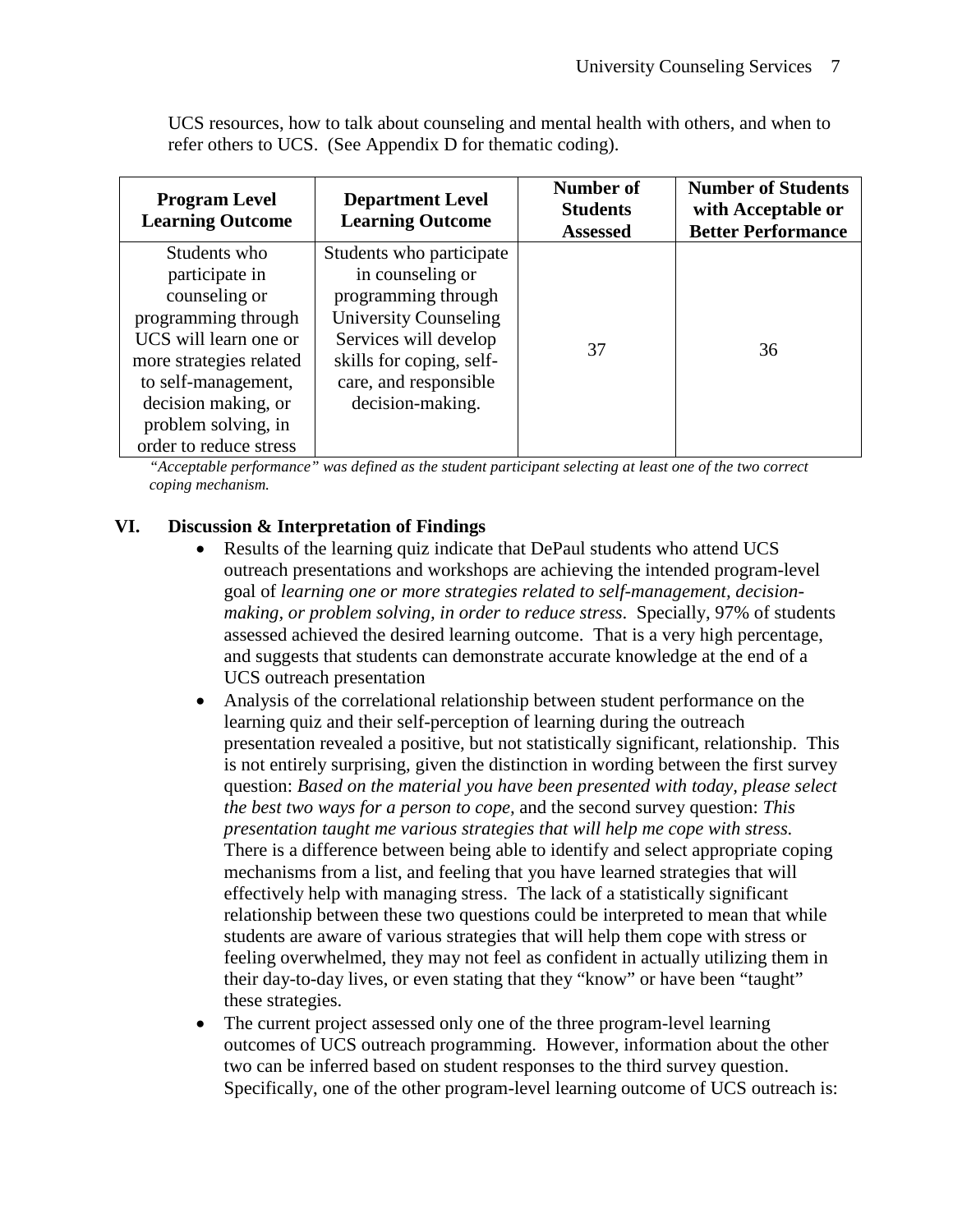*Students who participate in outreach activities will increase their knowledge of on-campus and off-campus resources to support their success.* Student's narrative responses overwhelmingly stated that the presentation they attended focused on providing them with information about campus mental health resources (such as UCS), and how and when to utilize them. However, there was no mention of off-campus resources.

- It seems that there is significant overlap between two of the program-level learning outcomes of outreach programming: *Students who participate in outreach programming through UCS will learn one or more strategies for selfmanagement, decision-making, or problem solving, to reduce stress* and *Students who attend UCS outreach activities will learn one new skill related to care for self or others*. The current project assessed the former, however, it seems reasonable that the skills discussed could be considered *skill[s] related to care for self or others* as well as *strategies for self-management, decision-making, or problem solving*.
- A limitation of the current project was that not all the student-focused outreaches conducted between January and May 2017 could be assessed, as the currently established learning outcomes did not align with the structure and content of all the outreach programming that occurred during that period. Because this assessment project specifically focused on learning outcomes, only those outreach presentations or workshops that seemed explicitly focused on student learning were assessed. However, over the past year, UCS has developed and facilitated more outreach programming focusing on issues involving social justice, oppression, diversity, power, and privilege, largely due to the impact that the current political and social climate has had on DePaul's campus climate.Given this focus, students who attend this type of programming are not explicitly presented with information about stress relief or coping strategies. It seems that perhaps a different sort of learning is intended during this type of outreach programming. Similarly, tabling events are a common outreach format utilized by UCS. While still considered outreach events, tabling differs from a workshop, presentation, training, or orientation as contact with the student attendees is more fleeting and the information is conveyed in a more passive (e.g., handouts, brochures, signs) manner. Further, it is extremely difficult to assess learning outcomes following a tabling event as there is no captive audience – students simply stop by the table for a few seconds, minutes, or not at all, depending on their interest and availability. Lastly, a final limitation of the current project (likely related to the previously mentioned limitations) was that the small sample size and limited score range on the survey made it difficult to use the correlation statistic as effectively as would have been possible with a larger sample and score range.

#### **VII. Recommendations and Plans for Action**

#### **Recommendations**

• The results of this assessment indicate that, as intended, UCS is successfully conveying information about *strategies for self-management, decision-making, or*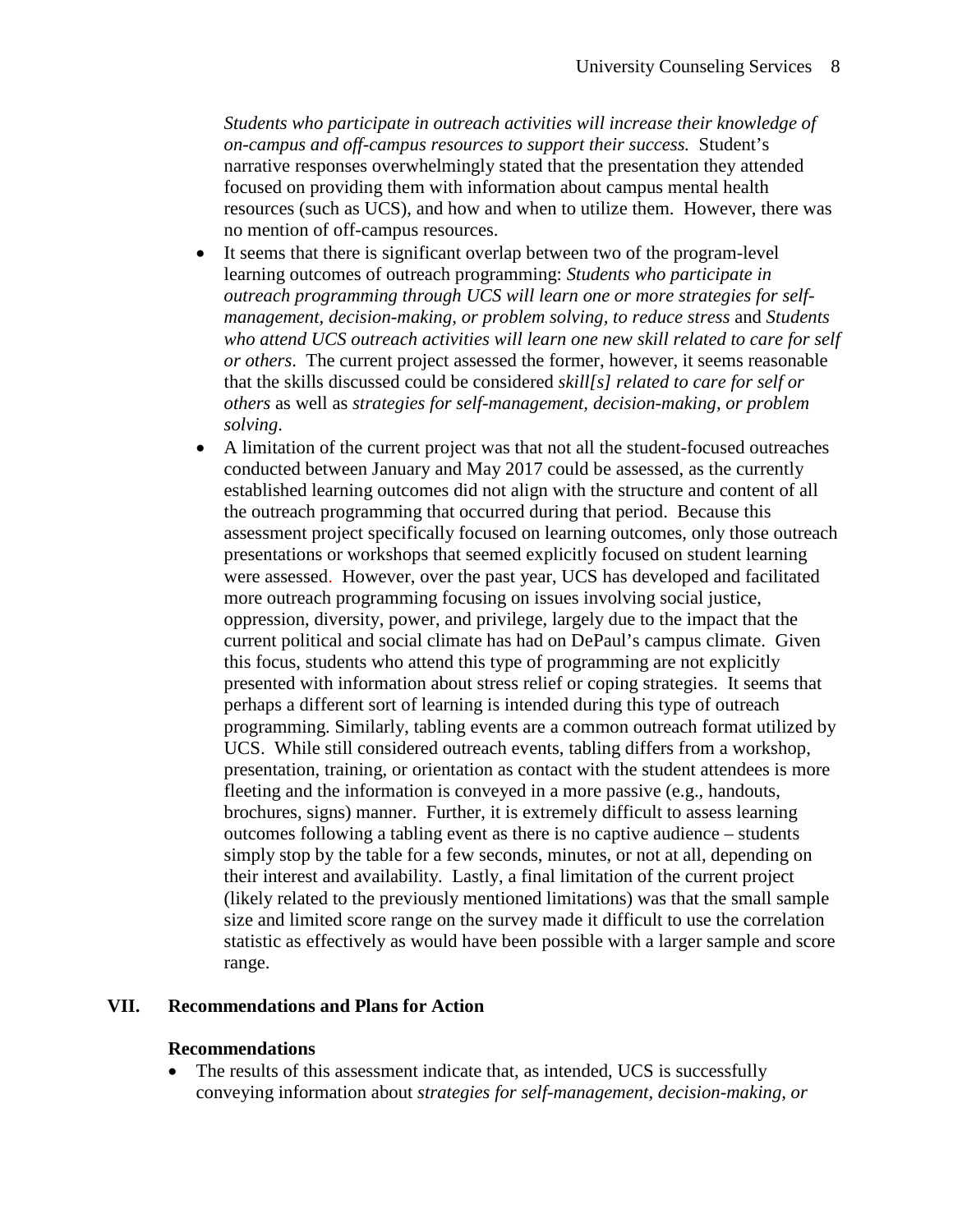*problem solving*. However, given the lack of a statistically significant correlation between student learning and student perception of learning, it may be useful to focus on conveying information about the 'real-life' (i.e., behavioral, skills-based) use of such strategies in outreach presentations. For example, rather than simply presenting information about what a specific coping strategy is and how to use it, it might also be worthwhile to focus on discussing what makes it difficult to implement such strategies, how it can be used in class or at work, how to know when it's time to use a coping strategy, etc.

- It is recommended that outreach evaluations be administered at the completion of every outreach presentation or workshop that is not a tabling event. Although assessing student learning outcomes is essential in these evaluations, it may also be useful to obtain information about student perception of learning or focus of the presentation.
- It is also recommended that UCS' program-level learning outcomes for outreach programming be updated; both for clarity and to more accurately represent the range of outreach programming facilitated by the department.
- Lastly, in the process of developing and completing this project, it became apparent that UCS lacks a streamlined system of recording its outreach programming that is consistently used following each event. The final recommendation of this project is that such a system be developed and implemented.

# **Action Plan**

- Begin emphasizing a practical skills-based focus to outreach programming, starting in the 2017-2018 academic year
	- o This recommendation will be communicated to UCS staff during staff retreats during Summer 2017
	- o This recommendation will also be communicated to UCS trainees during their orientation to UCS/DePaul in August 2017
- Begin administering evaluations following every outreach event that is not a tabling event, starting in Fall 2017
	- o Over the summer, Dr. Rachana Doshi, Outreach Coordinator, will work on creating a general evaluation survey that can be easily adapted to fit with a variety of different outreach programs/workshops.
	- o Once finalized, this evaluation form will be added to the UCS shared drive, and instructions about how to use it will be added to the Staff Policy and Procedure Manual and the Extern Training Manual.
	- o UCS staff will be instructed on how to use this evaluation form in a UCS staff meeting before the start of the 2017-2018 academic year
	- o UCS trainees will be instructed on how to use this evaluation form during their UCS/DePaul orientation in August 2017
- Update UCS program-level learning outcomes for outreach programming by the end of the 2017-18 academic year
	- o In collaboration with the rest of UCS staff, Dr. Doshi will edit the stated learning outcomes for UCS outreach programming to increase clarity, minimize redundancy, and to more accurately reflect the breadth of outreach programming that is facilitated by UCS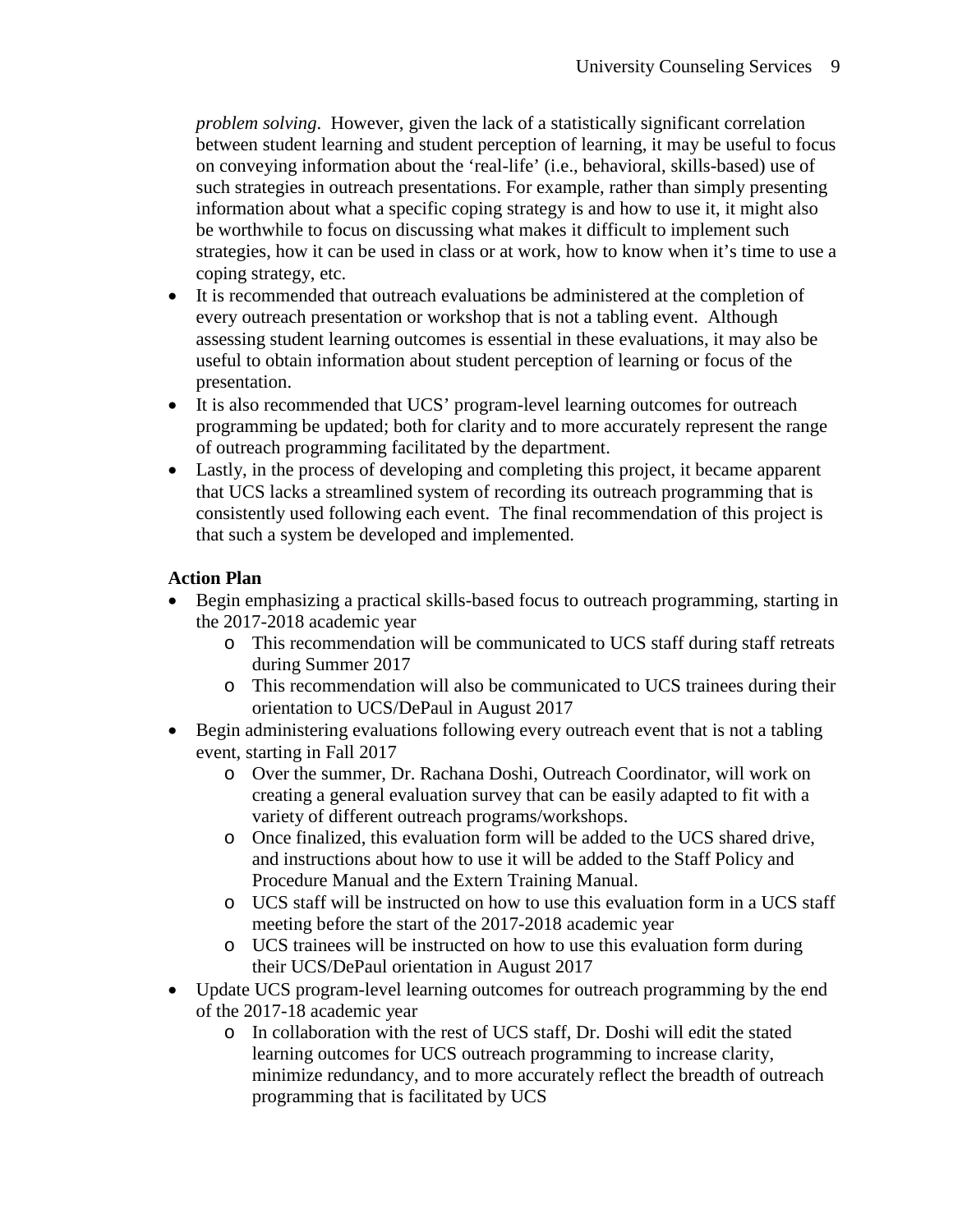- Develop and consistently implement a user-friendly and accurate record keeping system for UCS outreach activities over Summer 2017
	- o Dr. Doshi will take charge of this recommendation over the summer
	- o Once finalized, instructions on how to use this system will be added to the UCS Extern Training Manual and the staff Policy and Procedure Manual.
	- o UCS staff will be instructed on how to record outreach activities in UCS staff meetings before the start of the 2017-2018 academic year
	- o UCS externs will receive this training during their UCS/DePaul orientation in August 2017

### **Sharing the results**

As the survey used in this project was anonymous, there is no way to share its results with the students who participated. However, some of the results of this project could be used as an advertisement for UCS' outreach programming for interested students, staff, and faculty. Once the recommended action plan items are complete, UCS will, for example, have a more accurate description of the outcomes that are expected to be achieved following outreach programming. These updated learning objectives could be an excellent way to advertise how outreach programming could be used, outside of the standard presentation about UCS services and general mental health concepts.

Within UCS, results of this assessment project will be shared at one of the annual staff retreats during summer 2017. These retreats typically involve summarizing and reflecting on UCS' work over the past year, and identifying ways to adjust and prepare for the coming academic year. This is a strategic opportunity to share what this project has gleaned regarding UCS' outreach programming, and to discuss the ensuing recommendations and action plan. UCS trainees will be presented with this information during their orientation in August 2017.